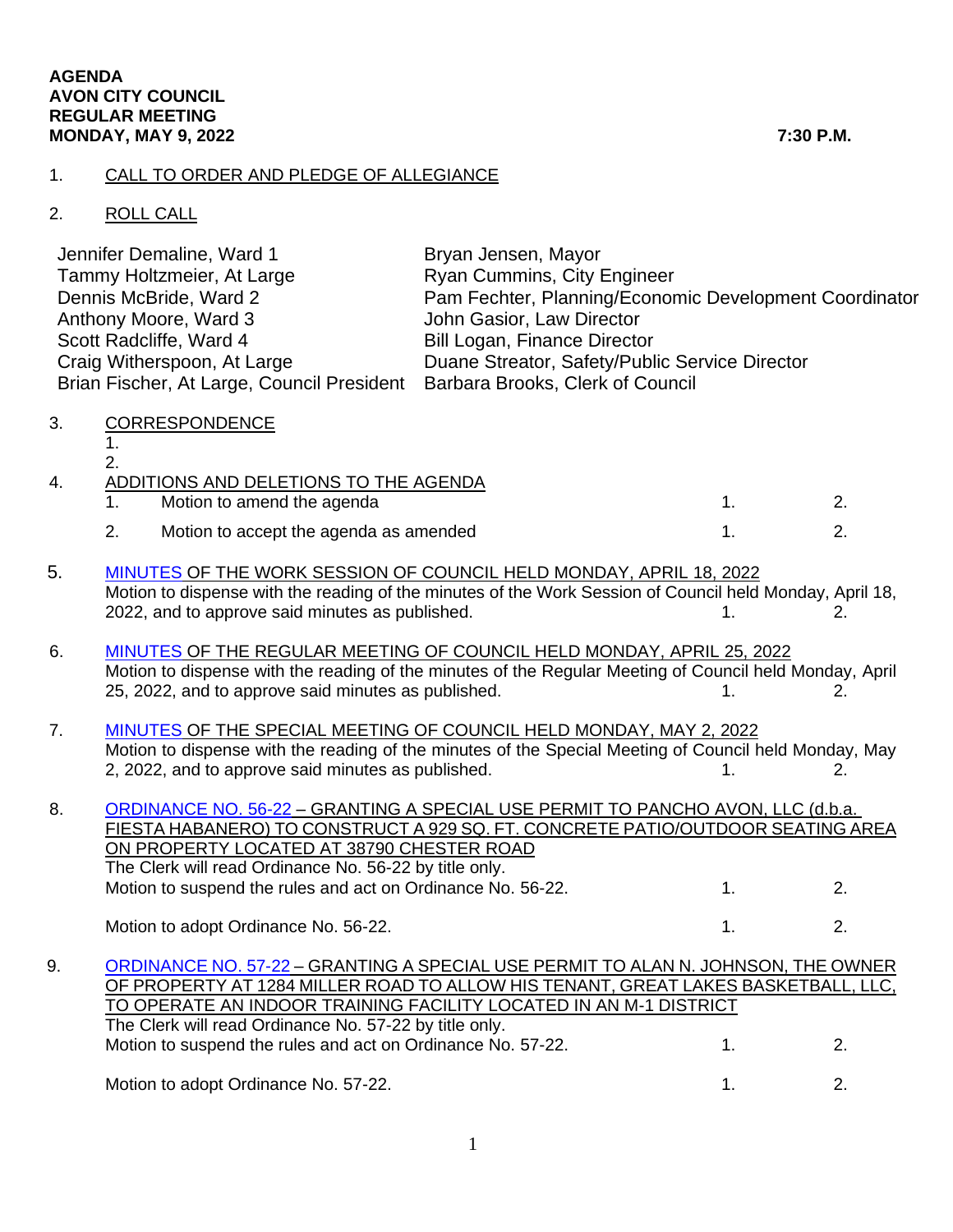| 10. | ORDINANCE NO. 58-22 - GRANTING A SPECIAL USE PERMIT FOR PROPERTY OWNED BY AVON<br>SELF STORAGE LLC, LOCATED AT 1100 NAGELROAD TO CONSTRUCT A MINI SELF-STORAGE                                                                                    |    |    |
|-----|---------------------------------------------------------------------------------------------------------------------------------------------------------------------------------------------------------------------------------------------------|----|----|
|     | <b>FACILITY</b><br>The Clerk will read Ordinance No. 58-22 by title only.<br>Motion to suspend the rules and act on Ordinance No. 58-22.                                                                                                          | 1. | 2. |
|     | Motion to adopt Ordinance No. 58-22.                                                                                                                                                                                                              | 1. | 2. |
| 11. | ORDINANCE NO. 59-22 - AUTHORIZING THE MAYOR TO ENTER INTO A LETTER AGREEMENT<br>WITH LIT COMMUNITIES BROADBAND, INC TO BEGIN ANALYZING THE FEASIBILITY OF FIBER<br>OPTIC CONNECTIVITY IN THE CITY                                                 |    |    |
|     | The Clerk will read Ordinance No. 59-22 by title only.<br>Motion to suspend the rules and act on Ordinance No. 59-22.                                                                                                                             | 1. | 2. |
|     | Motion to adopt Ordinance No. 59-22.                                                                                                                                                                                                              | 1. | 2. |
| 12. | ORDINANCE NO. 60-22 - TO AUTHORIZE THE FINAL PLAT AND SUBDIVIDER'S AGREEMENT FOR<br>FIELDSTONE LANDING SUBDIVISION NO. 1<br>The Clerk will read Ordinance No. 60-22 by title only.<br>Motion to suspend the rules and act on Ordinance No. 60-22. | 1. | 2. |
|     | Motion to adopt Ordinance No. 60-22.                                                                                                                                                                                                              | 1. | 2. |
| 13. | ORDINANCE NO. 61-22 - TO AUTHORIZE THE FINAL PLAT AND SUBDIVIDER'S AGREEMENT FOR<br>NAGEL FARMS SUBDIVISION<br>The Clerk will read Ordinance No. 61-22 by title only.                                                                             |    |    |
|     | Motion to suspend the rules and act on Ordinance No. 61-22.                                                                                                                                                                                       | 1. | 2. |
|     | Motion to adopt Ordinance No. 61-22.                                                                                                                                                                                                              | 1. | 2. |
| 14. | <b>ORDINANCE NO. 62-22 - REAPPROPRIATIONS</b>                                                                                                                                                                                                     |    |    |
|     | The Clerk will read Ordinance No. 62-22 by title only.<br>Motion to suspend the rules and act on Ordinance No. 62-22.                                                                                                                             | 1. | 2. |
|     | Motion to adopt Ordinance No. 62-22.                                                                                                                                                                                                              | 1. | 2. |
| 15. | ORDINANCE NO. 63-22 - LEVYING ASSESSMENTS FOR THE CONSTRUCTION OF SIDEWALKS<br>ALONG SCHWARTZ ROAD AND ADJACENT TO CERTAIN PROPERTIES WITHIN THE CITY OF AVON<br>The Clerk will read Ordinance No. 63-22 by title only.                           |    |    |
|     | Motion to suspend the rules and act on Ordinance No. 63-22.                                                                                                                                                                                       | 1. | 2. |
|     | Motion to adopt Ordinance No. 63-22.                                                                                                                                                                                                              | 1. | 2. |
| 16. | <b>REPORTS AND COMMENTS</b>                                                                                                                                                                                                                       |    |    |
|     | <b>MAYOR JENSEN</b>                                                                                                                                                                                                                               |    |    |
|     | <b>COUNCIL MEMBERS:</b>                                                                                                                                                                                                                           |    |    |
|     | MRS. DEMALINE, WARD 1                                                                                                                                                                                                                             |    |    |
|     | MRS. HOLTZMEIER, AT LARGE                                                                                                                                                                                                                         |    |    |
|     | MR. MCBRIDE, WARD 2                                                                                                                                                                                                                               |    |    |